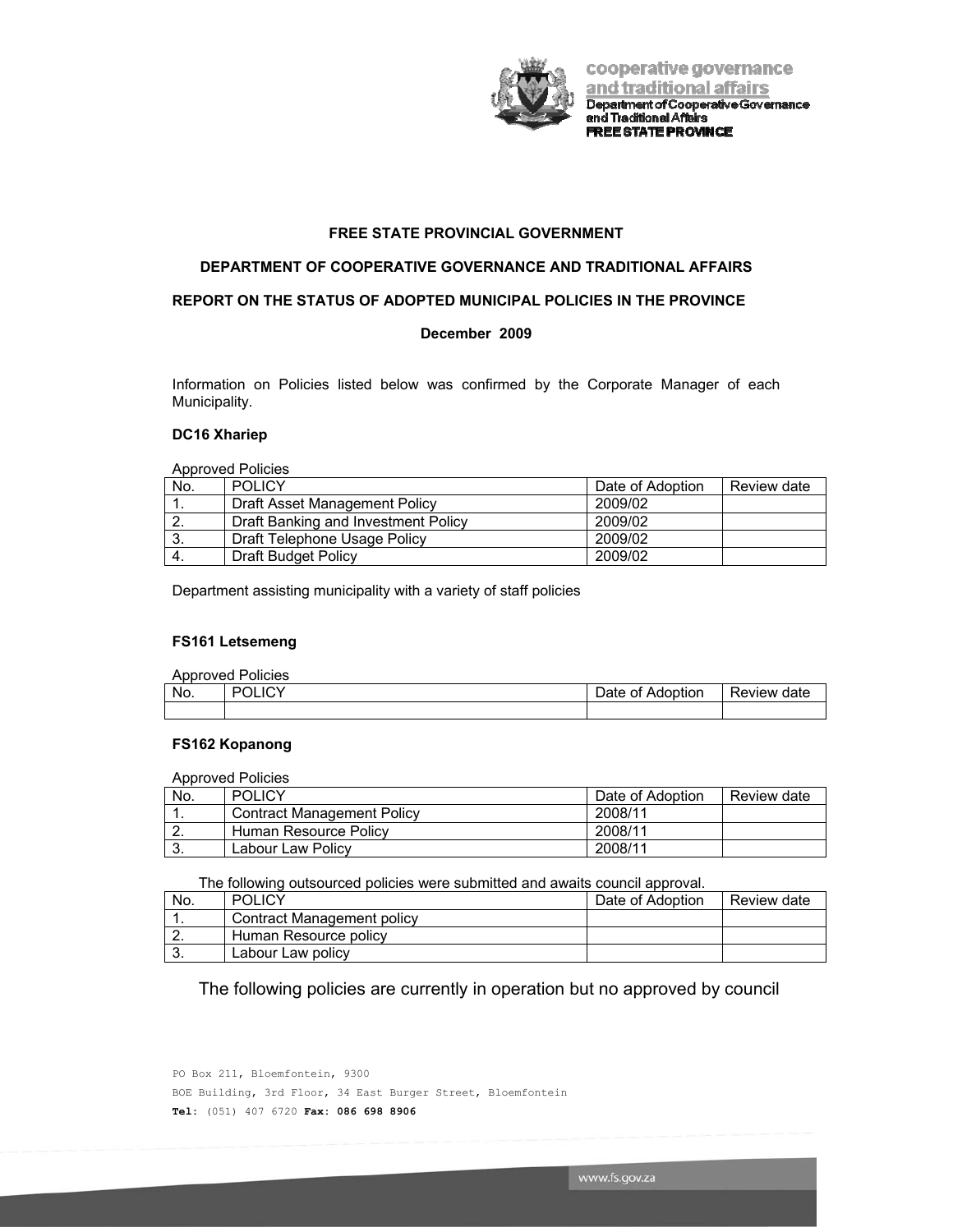| No. | <b>POLICY</b>                  | Date of Adoption | Review date |
|-----|--------------------------------|------------------|-------------|
|     | Travelling policy              |                  |             |
| 2.  | <b>Budget policy</b>           |                  |             |
| 3.  | Indigent policy                |                  |             |
| 4.  | <b>Credit Control policy</b>   |                  |             |
| 5.  | Traffic policy                 |                  |             |
| 6.  | Rates policy                   |                  |             |
| 7.  | Banking and Investment policy  |                  |             |
| 8.  | <b>Fixed Assets policy</b>     |                  |             |
| 9.  | <b>Risk Management policy</b>  |                  |             |
| 10. | Supply Chain Management policy |                  |             |
|     |                                |                  |             |
|     |                                |                  |             |

# **FS163 Mohokare**

|                   | <b>Approved Policies</b>                     |                  |                            |
|-------------------|----------------------------------------------|------------------|----------------------------|
| No.               | <b>POLICY</b>                                | Date of Adoption | Review date                |
| $\overline{1}$ .  | Code of Conduct and Ethics                   | R10/12/2002      |                            |
| $\overline{2}$ .  | Introducing New Employees                    | R10/12/2002      |                            |
| $\overline{3}$ .  | <b>Educational New Employees</b>             | R10/12/2002      |                            |
| 4.                | <b>Maternity Leave</b>                       | R10/12/2002      |                            |
| 5.                | Telephone & Dress Code policies              | R10/12/2002      |                            |
| 6.                | Interne, Computer network and Electronic     |                  |                            |
|                   | Appliance policy                             | R10/12/2002      |                            |
| 7.                | Smoking                                      | R10/12/2002      |                            |
| 8.                | <b>Sexual Harassment</b>                     | R10/12/2002      |                            |
| $\overline{9}$ .  | <b>HIV/AIDS</b>                              | R10/12/2002      |                            |
| 10.               | Health & Safety                              | R10/12/2002      |                            |
| 11.               | Compensation for Occupational Health<br>&    | R10/12/2002      |                            |
|                   | Injuries                                     |                  |                            |
| 12.               | Ending the Employment Relationship           | R10/12/2002      |                            |
| 13.               | Policy on Voluntary Workers                  | R10/12/2002      |                            |
| 14.               | Transport policy                             | R10/12/2002      |                            |
| 15.               | Overtime                                     | R10/12/2002      |                            |
| 16.               | Subsistence & Travelling Costs               | R31/03/2003      | Aug 2006<br>R01/2006/1/1/2 |
| 17.               | <b>Council Employment policy</b>             | R31/03/2003      |                            |
| 18.               | Language policy                              | R31/03/2003      |                            |
| 19.               | Disciplinary & Grievance policy              | R.<br>/12/2002   |                            |
| 20.               | <b>Credit Control policy</b>                 | R29/06/2001      | 23/02/2006                 |
| 21.               | Cemeteries                                   | R31/03/2003      | (See new policy)           |
| $\overline{22}$ . | Vehicle Replacement                          | 31/03/2003       | 19/12/2005                 |
| 23                |                                              |                  |                            |
| 24.               | Procurement policy                           | R19/12/2003      | 23/02/2006                 |
|                   | <b>Customer Care policy</b>                  |                  |                            |
| $\overline{25}$ . | Contribution to Municipal Employees Funerals | R10/10/2003      |                            |

PO Box 211, Bloemfontein, 9300

BOE Building, 3rd Floor, 34 East Burger Street, Bloemfontein

**Tel:** (051) 407 6720 **Fax: 086 698 8906**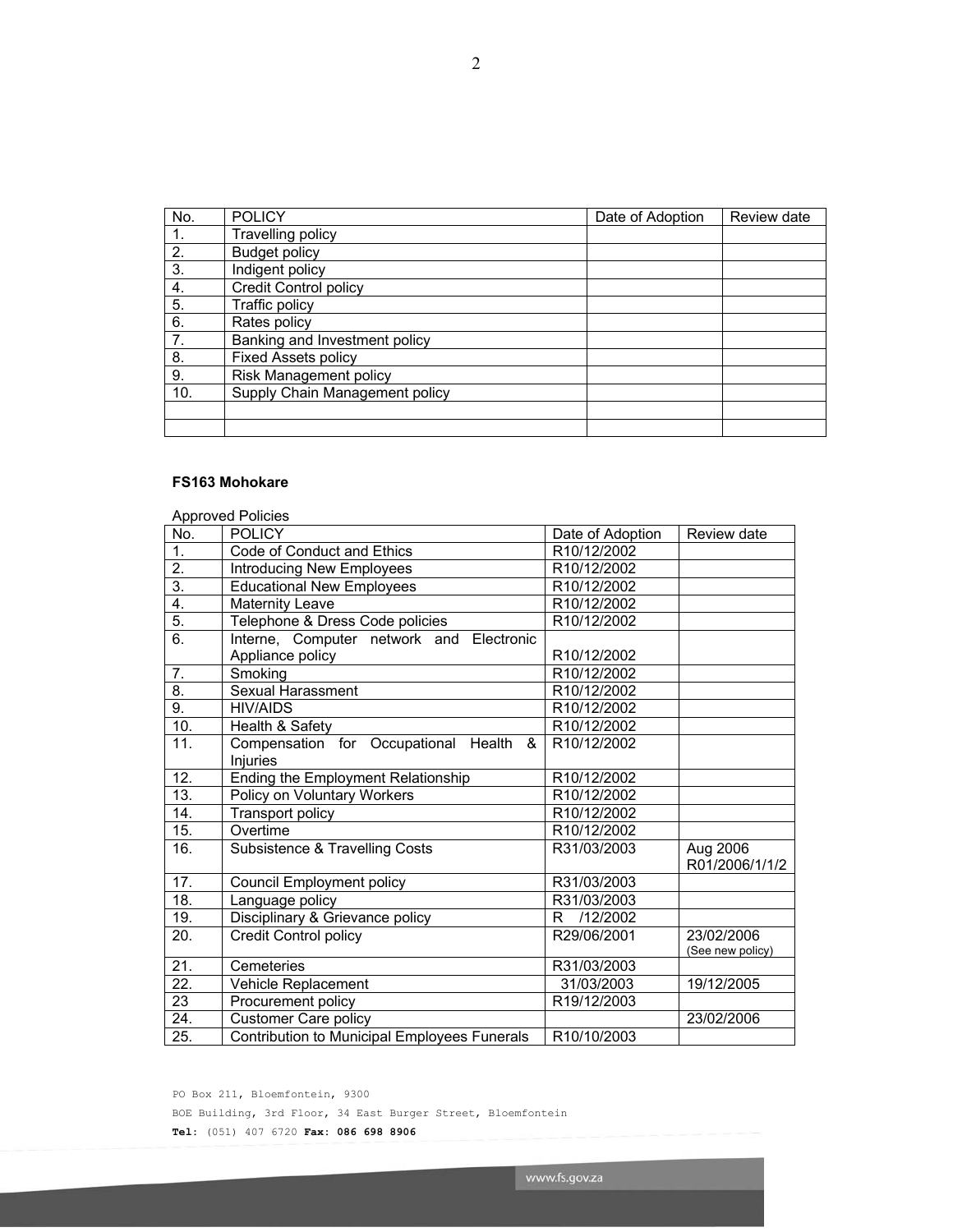| 26.               | Commonage policy                                        | R14/06/2002                      |                                      |
|-------------------|---------------------------------------------------------|----------------------------------|--------------------------------------|
| $\overline{27}$ . | Pauper Burial                                           | R11/09/2002                      |                                      |
| 28.               | <b>Banking &amp; Investment</b>                         | R25/10/2005                      | <b>Nov</b><br>2006<br>R01/2006/1/1   |
| $\overline{29}$ . | Procurement followed on Appointment                     | R25/20/2005                      |                                      |
| 30.               | Telephone policy                                        | R25/10/2005                      |                                      |
| $\overline{31}$   | Municipal Supply Chain Management Model<br>policy       | R19/12/2005                      | Under review                         |
| 32.               | Communication policy                                    | R23/02/2006                      |                                      |
| 33.               | <b>Recruitment and Selection</b>                        | R01/2006/8<br>Aug<br>2006        | (See<br>new<br>Policy)               |
| 34.               | Casual Workers (Draft)                                  | R01/2006/1/2/1/<br>Aug 2006      |                                      |
| 35.               | Rates policy                                            | R01/2006/1/1/1<br>Aug 2006       | <b>Now</b><br>under<br>review Jun 09 |
| 36.               | <b>Credit Control and Debt Collection</b>               | R01/2006/1/1 Nov<br>2006         | (See<br>new<br>policy)               |
| $\overline{37}$ . | Indigent policy                                         | R01/2006/1/1 Nov<br>2006         |                                      |
| 38.               | Skills Development policy                               | R01/2006/1/2/4<br>Nov 2006       |                                      |
| 39.               | Free basic Water policy                                 | R01/2006/1/4/1<br>Nov 2006       |                                      |
| 40.               | <b>Employment Equity policy</b>                         | R01/2007/1/2/2<br>28 June 2007   |                                      |
| 41.               | Paupers Burial policy                                   | R01/2007/1/2/7<br>18 June 2007   |                                      |
| 42.               | Human Resources Manual                                  | R01/2007/1/2/7<br>18 June 2007   |                                      |
| 43.               | Records Management policy                               | R01/2007/1/2/2<br>9 October 2007 |                                      |
| 44.               | <b>Tariff policy</b>                                    | R01/2008/1<br>27 June 2008       | Under<br>review<br>Jun 09            |
| 45.               | Credit Control, Debt Collection and Write-<br>of0policy | 19 Sept 2008                     |                                      |
| 46.               | Recruitment and Selection policy                        | 19 Sept 2008                     |                                      |
| 47.               | Anti-Fraud and Anti-Corruption Strategy                 | 19 Sept 2008                     |                                      |
| 48.               | Sites policy                                            | 19 Sept 2008                     |                                      |

# **DC17 Motheo**

|     | <b>Approved Policies</b>    |                  |             |  |  |
|-----|-----------------------------|------------------|-------------|--|--|
| No. | <b>POLICY</b>               | Date of Adoption | Review date |  |  |
|     | Cellular Telephone          | 16\08\2006       | 1\11\2006   |  |  |
|     | <b>Customer Care</b>        | 03\12\2006       |             |  |  |
| 3.  | Donations, Sponsorship      |                  |             |  |  |
| -4. | Employment                  | 01\09\2006       |             |  |  |
| 5.  | <b>Expenses and Payment</b> | 19\04\2007       |             |  |  |
| 6.  | <b>Fleet Management</b>     | 11\09\2005       |             |  |  |

PO Box 211, Bloemfontein, 9300 BOE Building, 3rd Floor, 34 East Burger Street, Bloemfontein **Tel:** (051) 407 6720 **Fax: 086 698 8906**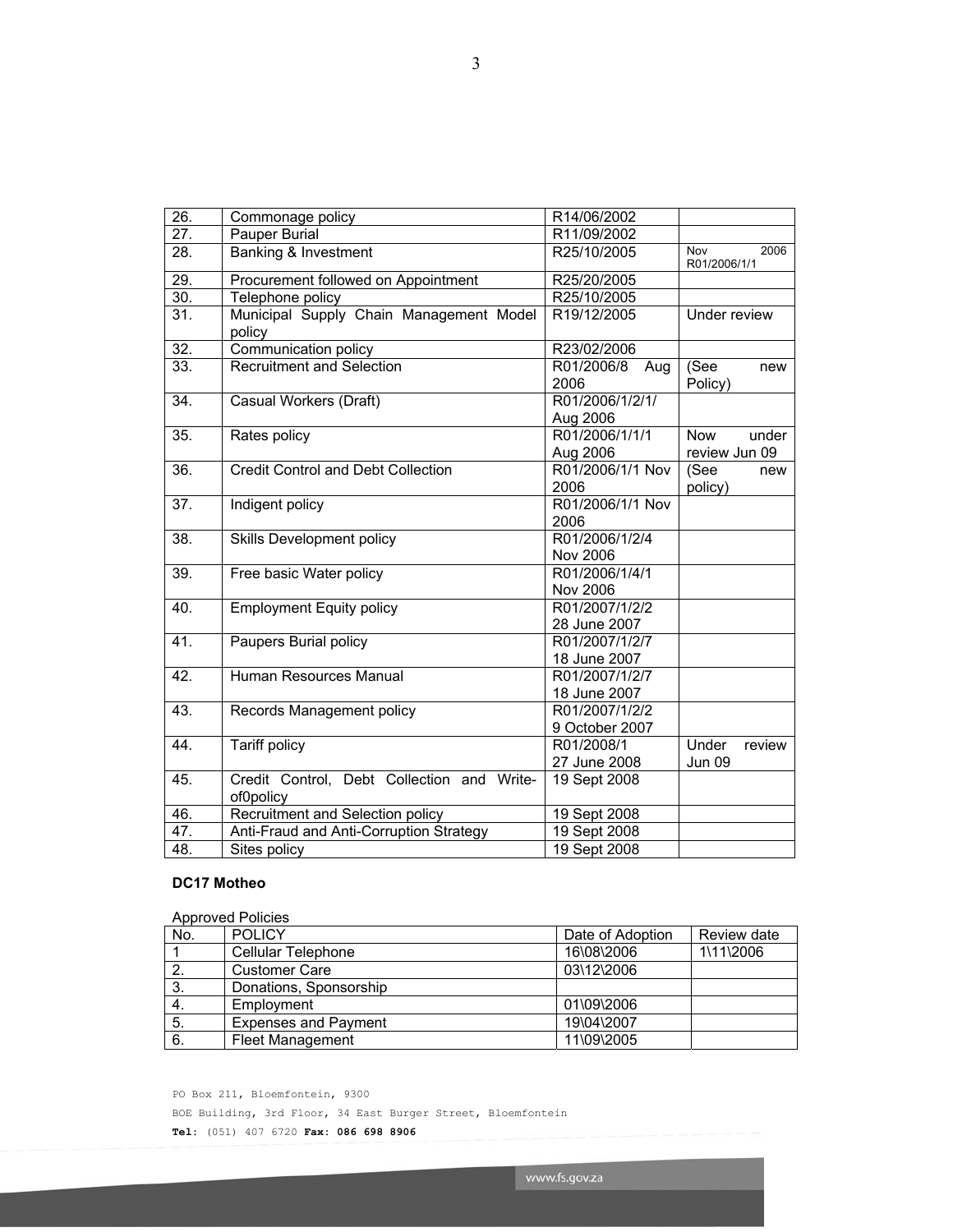| 7.                | Appointment in Acting Capacity         | 19\04\2007 | the<br>In.<br>οf |
|-------------------|----------------------------------------|------------|------------------|
|                   |                                        |            | process<br>being |
|                   |                                        |            | reviewed         |
| 8.                | <b>Disaster Prevention</b>             | 28\02\2008 |                  |
| 9.                | <b>IGR Policy</b>                      | 09\11\2006 |                  |
| 10.               |                                        | 28\02\2008 |                  |
| 11.               | <b>Budget Policy</b>                   | 28\02\2008 |                  |
|                   | <b>Asset Management Policy</b>         |            |                  |
| $\overline{12}$ . | Banking and Investment Policy          | 28\02\2008 |                  |
| $\overline{13}$ . | <b>Credit Card Policy</b>              | 06\12\2006 |                  |
| 14.               | Language Policy                        | 17/03/2008 |                  |
| 15.               | Placement Policy                       | 30/06/2008 |                  |
| 16.               | <b>Procurement Policy</b>              | 30/11/2005 |                  |
| 17.               | <b>Security Policy</b>                 | 28/02/2008 |                  |
| 18.               | <b>ST Policy</b>                       |            |                  |
| 19.               | <b>Study Assistance Policy</b>         | 13/05/2008 |                  |
| 20.               | <b>Acting Policy</b>                   |            |                  |
| 21.               | <b>Foreign Travelling Policy</b>       | 19/04/2007 |                  |
| $\overline{22}$ . | Gender Policy                          | 19/04/2007 |                  |
| 23.               | <b>HIV/Aids Policy</b>                 | 19/04/2007 |                  |
| 24.               | PAIA Manual Policy                     |            |                  |
| 25.               | <b>Stadium Suite Policy</b>            | 19/04/2005 | Reviewed on      |
|                   |                                        |            | 12/04/2007       |
| 26.               | Youth Development Policy               | 10/04/2007 |                  |
| $\overline{27}$ . | Policy on overtime remuneration        | 01/09/2005 |                  |
| $\overline{28}$ . | Subsistence and Travelling Allowance   | 27/02/2008 |                  |
| 29.               | Protocol of service Policy             |            |                  |
| 30.               | <b>Records Management Policy</b>       |            |                  |
| $\overline{31}$ . | Smoking Policy                         |            |                  |
| $\overline{32}$ . | Supply Chain Management Policy         | 30/11/2005 |                  |
| 33.               | <b>Technology Usage Policy</b>         | 01/09/2005 |                  |
| 34.               | <b>Training and Development Policy</b> | 06/11/2005 |                  |
| $\overline{35}$ . | Write off of RSC Levy Policy           | 06/11/2006 |                  |
|                   |                                        |            |                  |

# **The following policies are currently under development**

| No. | <b>POLICY</b>                                    | Date of Adoption | Review date |
|-----|--------------------------------------------------|------------------|-------------|
| 1.  | Policy and procure relating to petty Cash        |                  |             |
|     | disbursement                                     |                  |             |
| 2.  | Rewriting of Supply Chain Management policy      |                  |             |
| 3.  | Policy and procedure relating to nomination for  |                  |             |
|     | and attendance of training event                 |                  |             |
| 4.  | Policy procedure relating to the preparation and |                  |             |
|     | authorisation of journals.                       |                  |             |
| 5.  | Appointment in a acting capacity                 |                  |             |

# **FS171 Naledi**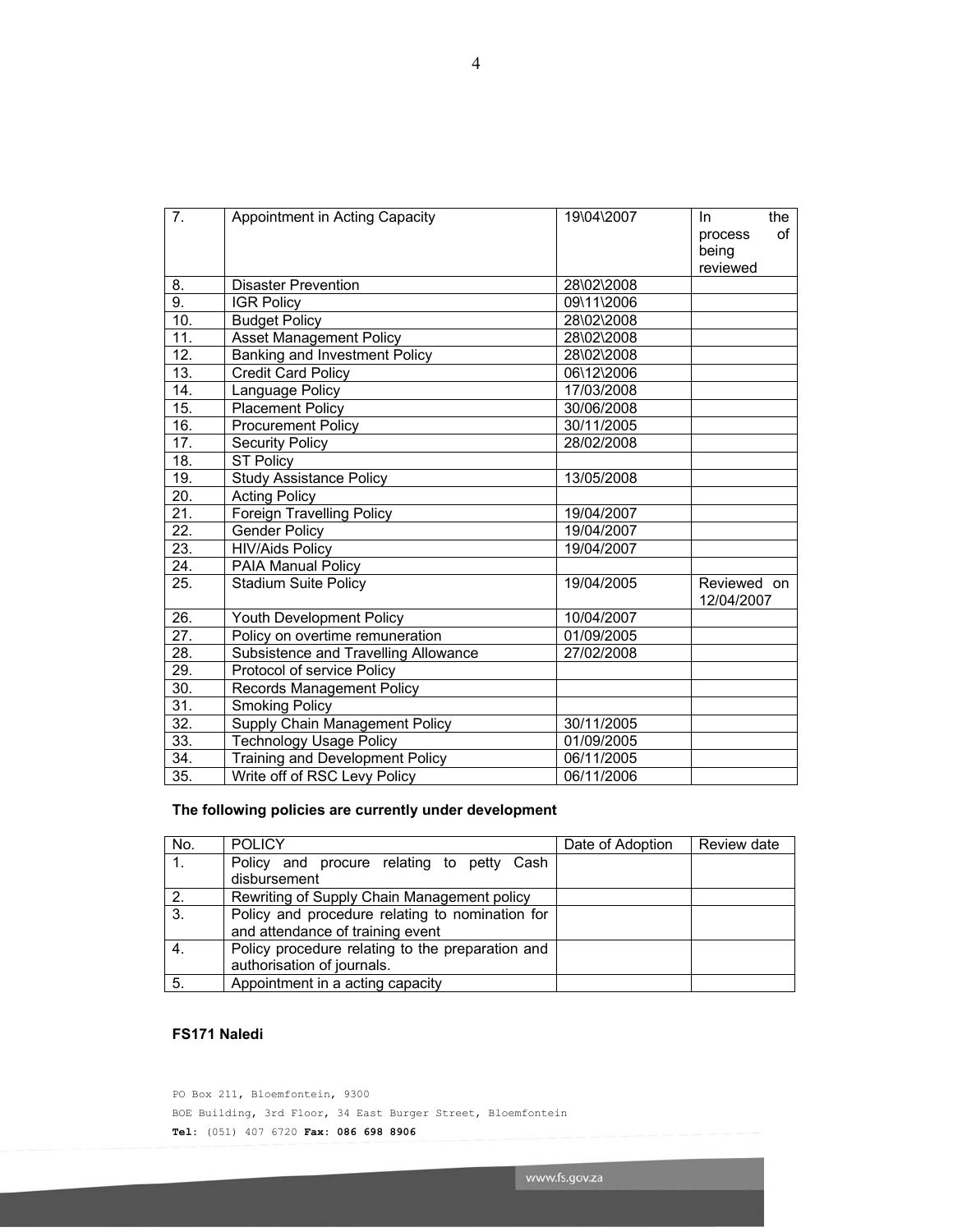5

No. POLICY Date of Adoption Review date

# **FS172 Mangaung**

Approved Policies

1. Career succession planning<br>2. Cemetery Allocation 2. Cemetery Allocation<br>3. Network Policy Network Policy 4. Promotion and transfer 5. Rainy day Management 6. Record management 7. **Recruitment policy** 

Smoking policy

Vehicle Accident

10. Staff performance management<br>11. Substance abuse (alcohol and d 11. Substance abuse (alcohol and drugs)<br>12 Vehicle Accident

8. Sexually and other harassment management<br>9 Smoking policy

|     | <b>Approved Policies</b>                |                  |             |
|-----|-----------------------------------------|------------------|-------------|
| No. | <b>POLICY</b>                           | Date of Adoption | Review date |
| 1.  | Banking and investment policy           | 27\11\2003       |             |
| 2.  | Cellular Phone policy                   | 15\12\2005       |             |
| 3.  | Credit control policy                   | 27\11\2003       |             |
| 4.  | Customer care policy                    | 27\11\2003       |             |
| 5.  | Debt collection policy                  | 27\11\2003       |             |
| 6.  | Delegation of powers policy             | 12\09\2002       | 09/12/2008  |
| 7.  | Housing policy                          | 15\12\2005       | N/a         |
| 8.  | Language policy                         | 27\11\2003       | 27\11\2003  |
| 9.  | Land disposal policy                    | 01\09\2005       | 18\05\2006  |
| 10. | Outdoor advertising policy              |                  |             |
| 11. | Pro poor policy                         | 16\05\2008       | N/a         |
| 12. | Performance management policy           | 08\2002          | N/a         |
| 13. | Performance reward skill policy         | 08/2002          | N/a         |
| 14. | Special development framework Policy    | 2005-2006        | N/a         |
| 15. | Supply chain management policy          | 01\09\2005       | 18/05/2006  |
| 16. | Tariffs policy                          | 27\11\2003       | N/a         |
| 17. | Travel and subsistence allowance policy | 31\08\2006       | N/a         |
| 18. | Youth policy                            | N/a              | N/a         |

# **FS173 Mantsopa**

Approved Policies

| No. | <b>POLICY</b>                                               | Date of Adoption | Review date |
|-----|-------------------------------------------------------------|------------------|-------------|
|     | Use of Mayoral Vehicle                                      |                  |             |
|     | Acting Allowance when acting in equal of lower<br>positions |                  |             |
| -3. | Determination of site allocations                           |                  |             |

www.fs.gov.za

PO Box 211, Bloemfontein, 9300

BOE Building, 3rd Floor, 34 East Burger Street, Bloemfontein

**Tel:** (051) 407 6720 **Fax: 086 698 8906**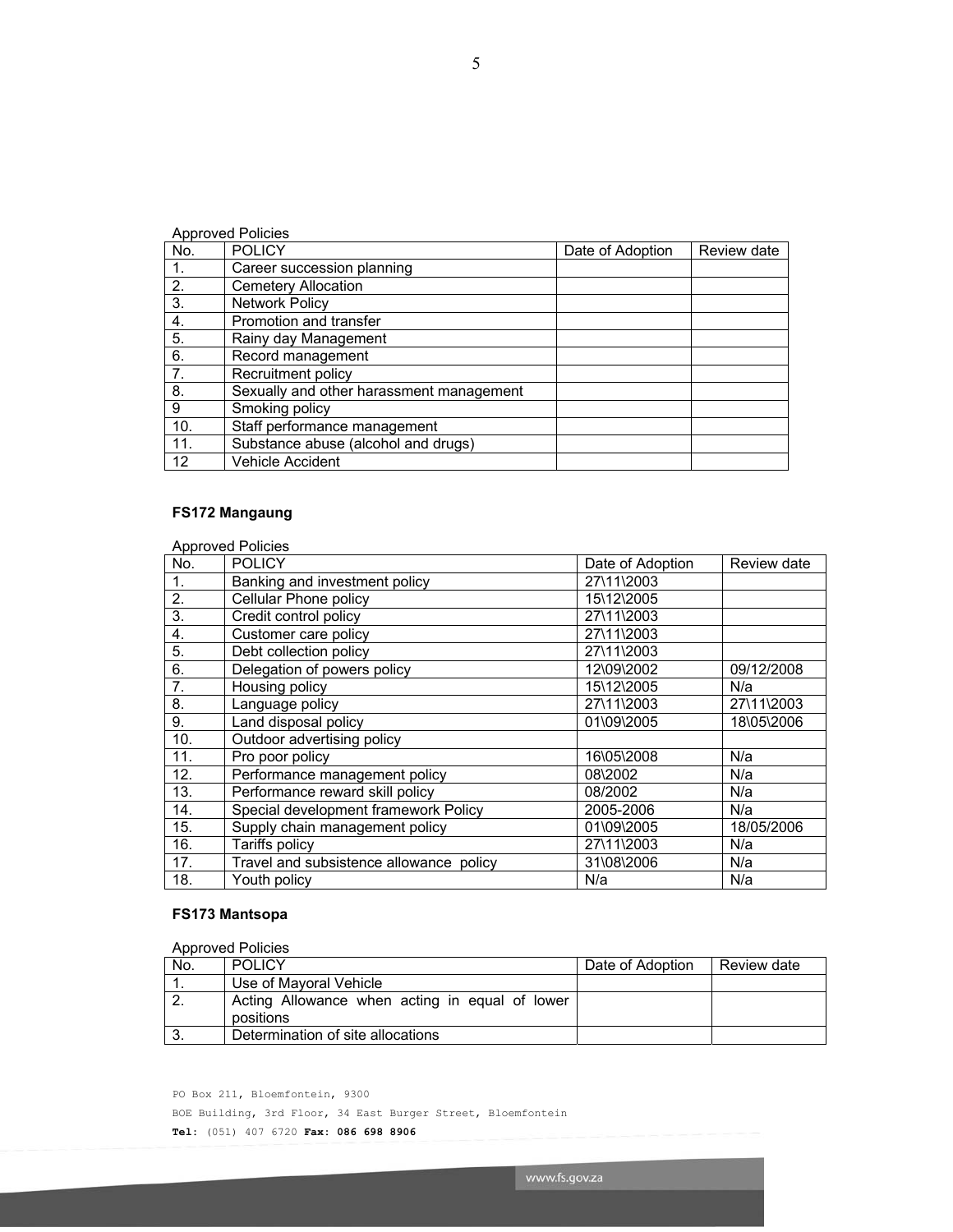# 6

|     | Language Policy               |  |
|-----|-------------------------------|--|
| . ප | <b>Internet Policy</b>        |  |
| 6.  | <b>Investment Policy</b>      |  |
|     | <b>Risk Management Policy</b> |  |
| O.  | <b>Communication Policy</b>   |  |

## **Finance**

| No. | <b>POLICY</b>                           | Date of Adoption | Review date |
|-----|-----------------------------------------|------------------|-------------|
|     | <b>Capitalisation Policy</b>            |                  |             |
| 2.  | Supply Chain Management Policy          |                  |             |
| 3.  | <b>Investment Policy</b>                |                  |             |
| 4.  | Free Basic Water Policy                 |                  |             |
| 5.  | Credit Control & Debt Collection Policy |                  |             |
| 6.  | <b>Tariff Policy</b>                    |                  |             |
|     | <b>Budget Policy</b>                    |                  |             |
|     |                                         |                  |             |

# **Council Property**

| No. | <b>POLICY</b>                     | Date of Adoption | Review date |
|-----|-----------------------------------|------------------|-------------|
| . . | Determination – site allocations  |                  |             |
|     | Donation of property              |                  |             |
| J.  | <b>Advertisement Signs Policy</b> |                  |             |

# **Personnel**

| No. | <b>POLICY</b>                                     | Date of Adoption | Review date |
|-----|---------------------------------------------------|------------------|-------------|
| 1.  | Personnel paid – Work performed outside Council's |                  |             |
|     | services                                          |                  |             |
| 2.  | Sexual Harassment                                 |                  |             |
| 3.  | <b>Smoking Policy</b>                             |                  |             |
| 4.  | <b>Health and Safety Policy</b>                   |                  |             |
| 5.  | Performance Management Policy                     |                  |             |
| 6.  | Performance Management Systems                    |                  |             |
| 7.  | <b>Integrated Capacity Building Strategy</b>      |                  |             |
| 8.  | <b>Local Government Remuneration Policy</b>       |                  |             |
| 9.  | <b>Gender Policy</b>                              |                  |             |
| 10. | Minimum Wages - Casual Workers                    |                  |             |
| 11. | Acting Allowance - Higher Position                |                  |             |
| 12. | Personnel Appointment                             |                  |             |
| 13. | <b>Placement Policy</b>                           |                  |             |
|     |                                                   |                  |             |

# **Councillors**

| No.      | <b>POLICY</b>               | Date of Adoption | Review date |
|----------|-----------------------------|------------------|-------------|
| . .      | Bereavement Policy          |                  |             |
| <u>.</u> | Expenditure – Travel Claims |                  |             |

www.fs.gov.za

PO Box 211, Bloemfontein, 9300

BOE Building, 3rd Floor, 34 East Burger Street, Bloemfontein

**Tel:** (051) 407 6720 **Fax: 086 698 8906**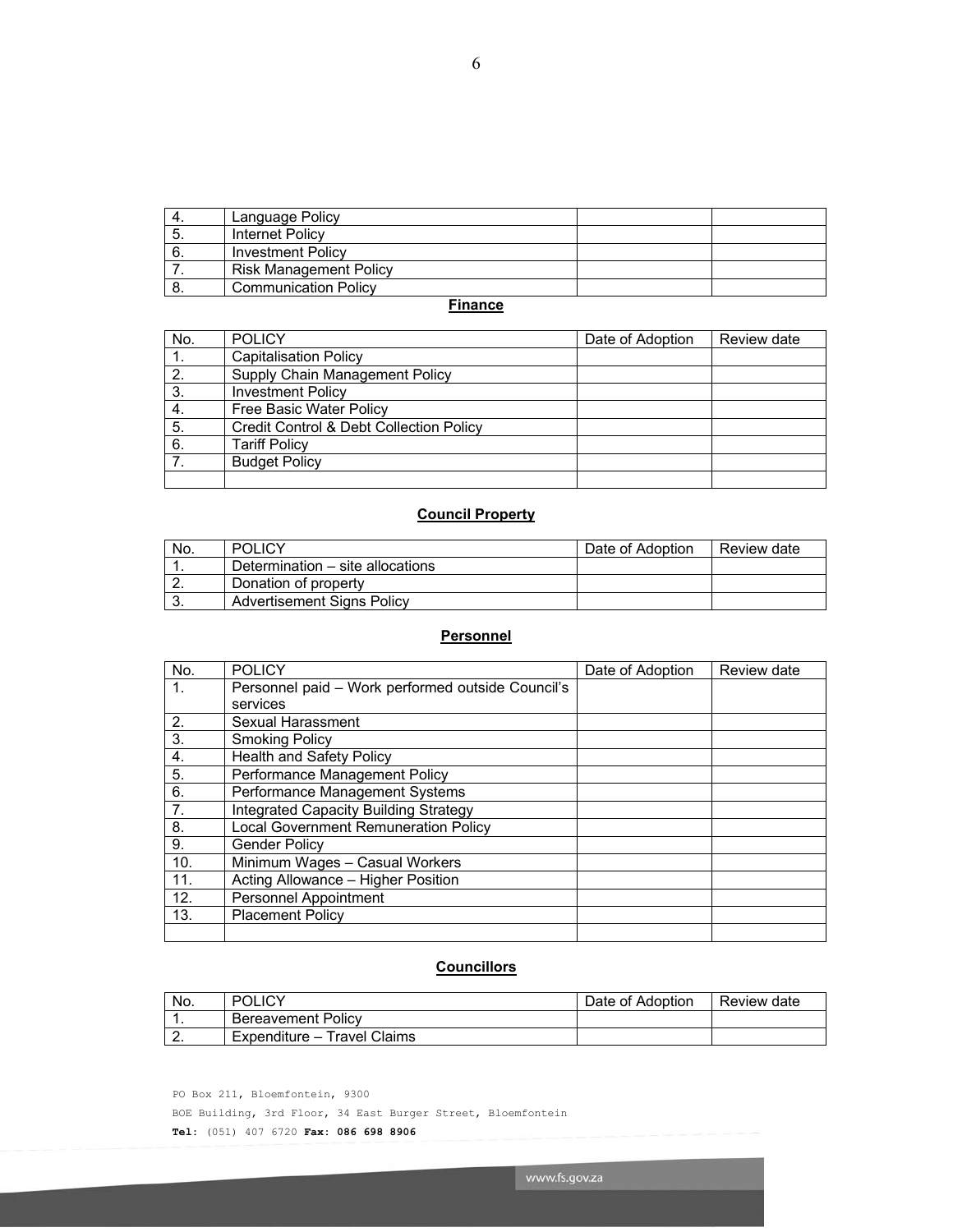# **Legislation**

| No. | $\sim$<br>м                 | $\cdots$<br>⊃ate<br>Adoption<br>0t | Review date |
|-----|-----------------------------|------------------------------------|-------------|
| . . | Corruption Strategy<br>Anti |                                    |             |
|     |                             |                                    |             |

# **Community Service**

| No. | <b>POLICY</b>   | Date<br>Adoption<br>∍ of ר | Review date |
|-----|-----------------|----------------------------|-------------|
| . . | AIDS,<br>Policy |                            |             |

# **Admin Service**

| No. | . )I<br>◡                         | ⊃ate<br>Adoption<br>Οt | Review<br>date |
|-----|-----------------------------------|------------------------|----------------|
|     | . Policv<br>Management<br>Records |                        |                |

# **DC18 Lejweleputswa**

|     | <b>Approved Policies</b> |                  |             |
|-----|--------------------------|------------------|-------------|
| No. | <b>POLICY</b>            | Date of Adoption | Review date |
|     |                          |                  |             |

### **FS181 Masilonyana**

|                | <b>Approved Policies</b>                              |                  |             |
|----------------|-------------------------------------------------------|------------------|-------------|
| No.            | <b>POLICY</b>                                         | Date of Adoption | Review date |
| 1 <sub>1</sub> | Debt Control: Credit Control & Indigent Policy Credit | 20/04/2004       |             |
|                | <b>Control Policy</b>                                 |                  |             |
| 2.             | Masilonyana Traffic Policy                            | 20/04/2004       |             |
| 3.             | <b>Financial Rules</b>                                | 20/04/2004       |             |
| 4.             | <b>Delegated Powers</b>                               | 09/05/2001       |             |
| 5.             | Rules for the Use of Vehicles                         | 10/07/2001       |             |
| 6.             | Policy Regarding the use of Community Halls in        | 23/05/2002       |             |
|                | Masilonyana                                           |                  |             |
| 7 <sub>1</sub> | Masilonyana Local Municipality Fixed<br>Assets        | 05/12/2002       |             |
|                | <b>Management Policy</b>                              |                  |             |
| 8.             | Masilonyana Municipality Investment Policy            | 15/04/2003       |             |
| 9.             | Manual on the Promotion of Access to Information      | 26/07/2004       |             |
| 10.            | Supply Chain Management Policy                        | 25/08/2004       |             |
| 11.            | Masilonyana Local Municipality Draft Language         | 28/10/2004       |             |
|                | Policy by Law                                         |                  |             |
| 12.            | Recruitment & Selection<br>HR.<br>Skills<br>Policy:   | 24/12/2004       |             |
|                | Development Policy                                    |                  |             |
| 13.            | <b>Financial Disclosure Framework Policy</b>          | 25/01/2005       |             |
|                |                                                       |                  |             |

# **F182 Tokologo**

Approved Policies

PO Box 211, Bloemfontein, 9300 BOE Building, 3rd Floor, 34 East Burger Street, Bloemfontein **Tel:** (051) 407 6720 **Fax: 086 698 8906**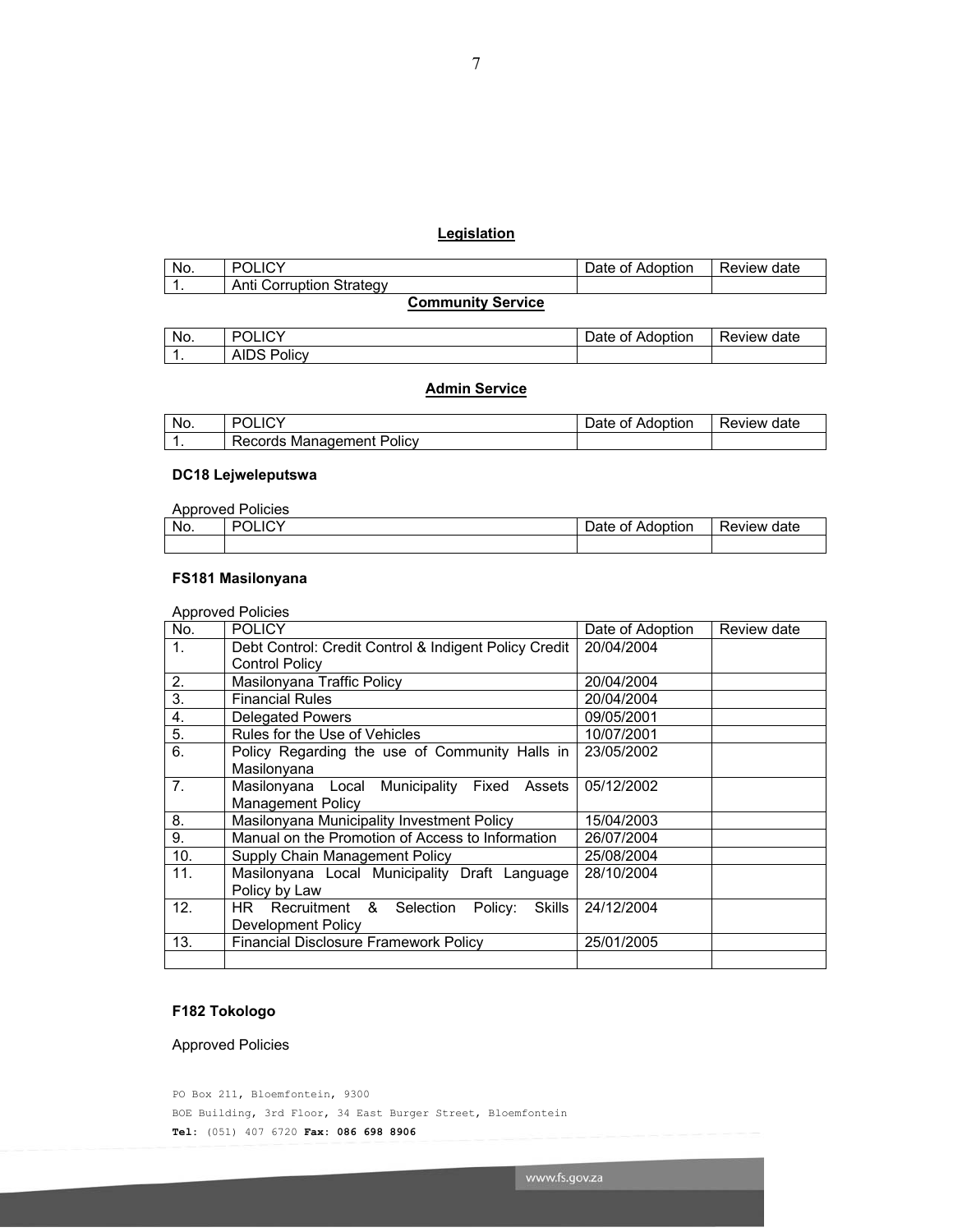| No.            | <b>POLICY</b>                               | Date of Adoption | Review date |
|----------------|---------------------------------------------|------------------|-------------|
| $\mathbf{1}$ . | <b>Poverty Reduction &amp; Gender</b>       | 01/2008          |             |
| 2.             | <b>Institutional Development</b>            | 01/2008          |             |
| 3.             | Integrated Performance Management           | 01/2008          |             |
| 4.             | Cell Phone & IT                             | 23/05/2008       |             |
| 5.             | Supply Chain Management Policy              | 23/05/2008       |             |
| 6.             | <b>Credit Control &amp; Debt Collection</b> | 06/2008          |             |
| 7.             | <b>Assets Management Policy</b>             | 06/2008          |             |
| 8.             | <b>Accounting Policy</b>                    | 06/2008          |             |
| 9.             | <b>Budget Policy</b>                        | 06/2008          |             |
| 10.            | <b>Investment &amp; Cash Management</b>     | 06/2008          |             |
| 11.            | <b>Traffic Policy</b>                       | 06/2008          |             |
| 12.            | Delegation of Powers                        | 07/08/2008       |             |
| 13.            | <b>Public Participation</b>                 | 02/10/2008       |             |
| 14.            | <b>Risk Management</b>                      | 02/10/2008       |             |
| 15.            | <b>HR Policy</b>                            | 02/10/2008       |             |
| 16.            | Allocation of Sites                         | 08/08/2006       |             |
| 17.            | Indigent Policy                             | 15/09/2006       |             |
| 18.            | <b>Travelling and Subsistence Policy</b>    | 08/08/2006       |             |
| 19.            | <b>Usage of Municipal Vehicles</b>          | 08/08/2006       |             |

# **FS183 Tswelopele**

| No.              | <b>POLICY</b>                                      | Date of Adoption | Review date |
|------------------|----------------------------------------------------|------------------|-------------|
| $\mathbf{1}$ .   | Language Policy                                    | 18/12/2000       |             |
| $\overline{2}$ . | <b>Credit Control Policy</b>                       | 01/01/2000       |             |
| 3.               | Indigent Policy                                    | 31/01/2001       |             |
| 4.               | <b>Investment Policy</b>                           | 30/05/2001       |             |
| $\overline{5}$ . | <b>Council Vehicles Policy</b>                     | 30/05/2001       |             |
| 6.               | Library Funds                                      | 30/05/2001       |             |
| 7.               | <b>Salary Deduction Policy</b>                     | 30/05/2001       |             |
| 8.               | Water and Electricity Connection                   | 30/05/2001       |             |
| 9.               | <b>Councillor Vehicles Policy</b>                  | 30/05/2002       |             |
| 10.              | Assignment of National and Provincial Functions    |                  |             |
|                  | to the Municipality/Council                        | 30/05/2002       |             |
| 11.              | Pro Forma Placement Policy for Municipalities      | 28/08/2002       |             |
| 12.              | Proposed Amendment to Indigent Policy for the      |                  |             |
|                  | 2003/2004 Financial Year                           | 26/02/2003       |             |
| 13.              | Internal Affairs Charter/Policy                    | 24/11/2004       |             |
| 14.              | <b>Procurement Policy</b>                          | 29/11/2005       |             |
| 15.              | Supply Chain Management Policy                     | 29/11/2005       |             |
| 16.              | Human Resource Policy                              | 22/02/2006       |             |
| 17.              | Delegation of Power Policy                         | 22/02/2006       |             |
| 18.              | Access to Information Policy                       | 22/02/2006       |             |
| 19.              | Policy for Advertising within Tswelopele Municipal |                  |             |
|                  | Area                                               | 22/02/2006       |             |
| 20.              | <b>IT Policy</b>                                   | 29/03/2006       |             |

PO Box 211, Bloemfontein, 9300 BOE Building, 3rd Floor, 34 East Burger Street, Bloemfontein **Tel:** (051) 407 6720 **Fax: 086 698 8906**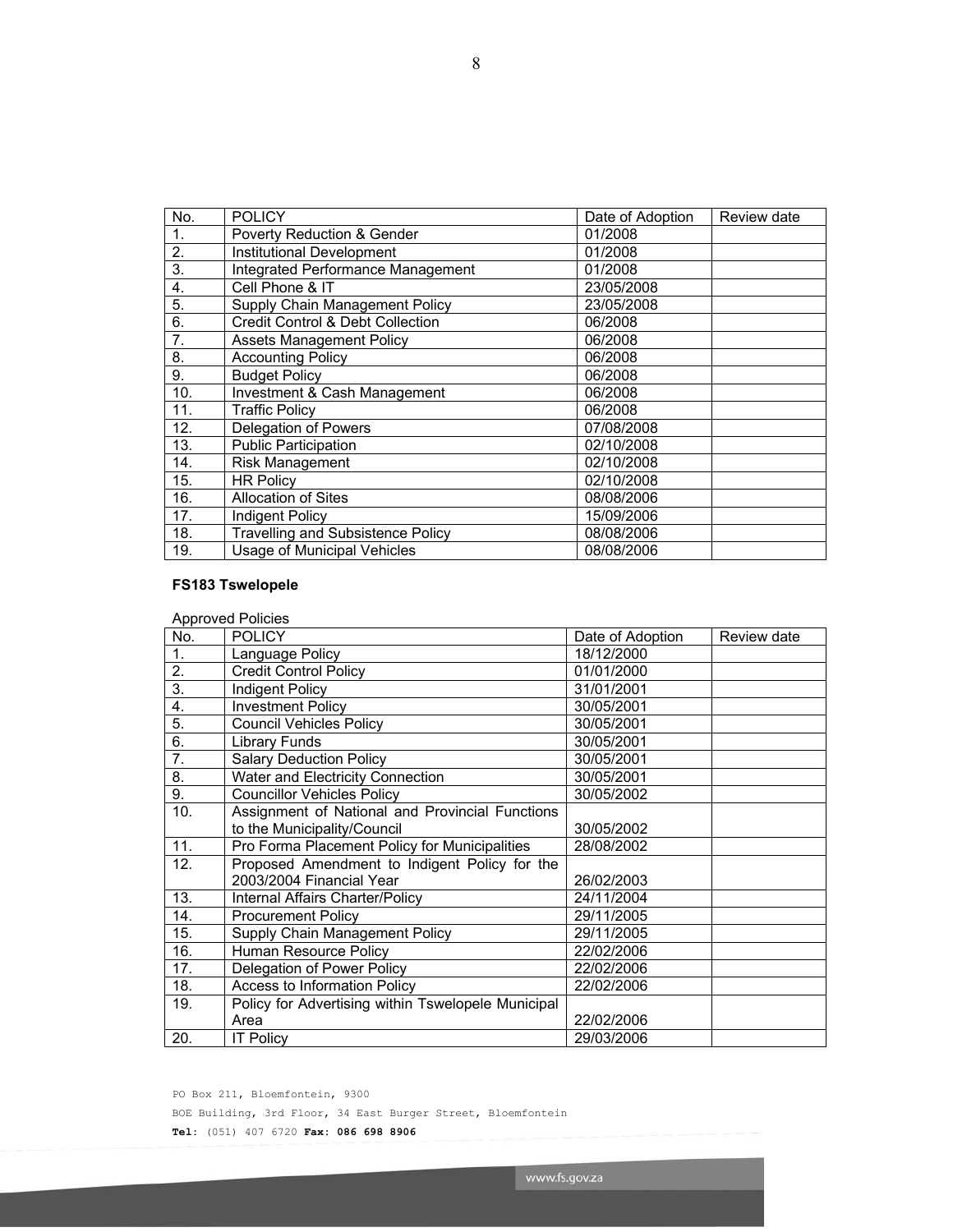21. Employment Equity Plan 03/08/2006 22. Risk Management Policy 28/02/2007 23. Fraud Policy 28/02/2007<br>24. Induction Policy 28/02/2007

25. | Indigent Policy | 28/02/2007 26. Policy on the Levying on Rateable Property | 09/07/2007

29. Indigent Policy 28/02/2007

27. Draft Policy for the disposal of the Municipality's Land and other Immovable Capital Assets

30. Performance Audit Committee Rules & Orders

Induction Policy 28/02/2007

09/07/2000

07/09/2007

28. Free Basic Water Policy

### **FS184 Matjhabeng**

.

|                | <b>Approved Policies</b>                        |                  |             |
|----------------|-------------------------------------------------|------------------|-------------|
| No.            | <b>POLICY</b>                                   | Date of Adoption | Review date |
| 1.             | Matjhabeng indigent policy                      |                  |             |
| 2.             | Standing Rules and orders policy                |                  |             |
| 3.             | Mayoral handbook policy                         |                  |             |
| 4.             | Separation policy                               |                  |             |
| 5.             | Procedure for handling<br>absenteeism<br>stroke |                  |             |
|                | desertion policy                                |                  |             |
| 6.             | Access to information act manual policy         |                  |             |
| 7 <sub>1</sub> | Draft HIV/AIDS policy                           |                  |             |
| 8.             | Draft Policy in service training                |                  |             |
| 9.             | Employee manual policy                          |                  |             |
| 10.            | Health and safety policy                        |                  |             |
| 11.            | Placement policy                                |                  |             |
| 12.            | Sexual harassment policy                        |                  |             |
| 13.            | Skills development policy                       |                  |             |
| 14.            | Speakers report outline view policy             |                  |             |
|                | LEGAL SERVICES AND LABOUR RELATION              |                  |             |

| No. | <b>POLICY</b>                                                   | Date of Adoption | Review date |
|-----|-----------------------------------------------------------------|------------------|-------------|
|     | Sexual Harassment policy                                        | 29 July 2008     |             |
| 2.  | Absenteeism/Desertion policy                                    | 29 July 2008     |             |
| 3.  | Procedure for Termination of Service due to Poor   29 July 2008 |                  |             |
|     | <b>Work Performance</b>                                         |                  |             |
| 4.  | Procedure for Termination of Service due to ill   29 July 2008  |                  |             |
|     | Health/Incapacity                                               |                  |             |

### **FS185 Nala**

| No. | <b>POLICY</b>                           | Date of Adoption | Review date |
|-----|-----------------------------------------|------------------|-------------|
|     | Human Resources Management & Collective |                  |             |
|     | Bargaining                              | 26/05/2009       |             |

www.fs.gov.za

PO Box 211, Bloemfontein, 9300

BOE Building, 3rd Floor, 34 East Burger Street, Bloemfontein

**Tel:** (051) 407 6720 **Fax: 086 698 8906**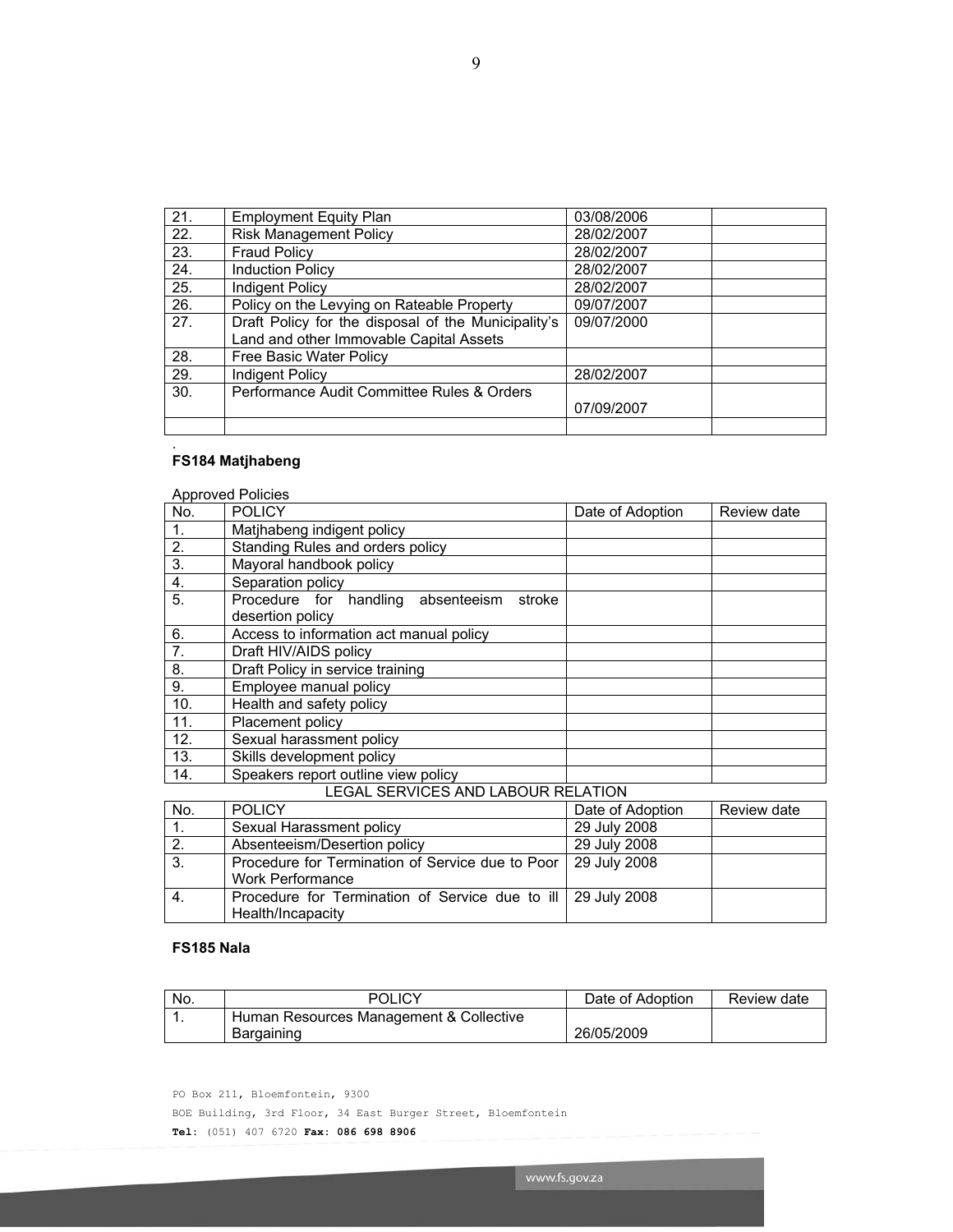| 2.                | <b>Conditions of Service</b>                                 |  |
|-------------------|--------------------------------------------------------------|--|
| $\overline{3}$ .  | Recruitment and Selection Policy                             |  |
| $\overline{4}$ .  | Succession Planning and Career Patching                      |  |
| 5.                | Performance Management System for<br>Staff<br><b>Members</b> |  |
| 6.                | Code of Conduct for Staff Members                            |  |
| 7.                | Induction Training and Staff orientation                     |  |
| 8.                | <b>Employment Equity</b>                                     |  |
| $\overline{9}$ .  | Computer: Email and Internet usage                           |  |
| 10.               | Municipal Health and Safety policy                           |  |
| 11.               | Skills Development and Training                              |  |
| 12.               | Travel and Subsistence policy                                |  |
| 13.               | Demotion: Promotion and Transfer policy                      |  |
| $\overline{14}$ . | Home Owner Allowance Scheme                                  |  |
| 15.               | Motor Vehicle and Subsidy Scheme                             |  |
| 16.               | Bursary policy                                               |  |
| 17                | Leave policy                                                 |  |
| 18.               | Cellular Phone policy                                        |  |
| 19.               | Substance Abuse policy                                       |  |
| 20.               | Smoking policy                                               |  |
| 21.               | Prevention of Nepotism                                       |  |
| 22.               | Employment policy for HIV/AIDS                               |  |
| 23.               | Sexual Harassment policy                                     |  |
| 24.               | Standing by Allowance policy                                 |  |
| 25.               | Legal Aid policy                                             |  |
| 26.               | <b>Computer Loan Agreements</b>                              |  |
| $\overline{27}$ . | Exit Interview Procedure policy                              |  |
| 28.               | Staff placement policy                                       |  |
| 29.               | <b>Acting Allowance policy</b>                               |  |
|                   |                                                              |  |
|                   |                                                              |  |

# **DC19 Thabo Mofutsanyane**

| <b>Approved Policies</b> |                        |                  |             |  |
|--------------------------|------------------------|------------------|-------------|--|
| No.                      | <b>POLICY</b>          | Date of Adoption | Review date |  |
| 1.                       | Asset Management       | 28/04/2006       | 25/01/2007  |  |
| 2.                       | <b>Human Resources</b> | 04/10/2007       | 29/11/2007  |  |
| 3.                       | Environmental Health   | 04/10/2007       | 29/11/2007  |  |
| 4.                       | Supply Chin Management | 04/10/2007       | 29/11/2007  |  |
| 5.                       | Banking & Investment   | 04/10/2007       | 29/11/2007  |  |
| 6.                       | Asset Management       | 04/10/2007       | 29/11/2007  |  |
| 7.                       | Food                   | 31/10/2008       | 04/09/2008  |  |
| 8.                       | Water                  | 31/01/2008       | 04/09/2008  |  |
| 9.                       | Cellular               | 31/01/2008       | 04/09/2008  |  |
| 10.                      | Telephone              | 31/01/2008       | 04/09/2008  |  |
| 11.                      | Communication          | 31/01/2008       | 04/09/2008  |  |
| 12.                      | <b>Bursary</b>         | 04/09/2008       | 15/12/2008  |  |

PO Box 211, Bloemfontein, 9300 BOE Building, 3rd Floor, 34 East Burger Street, Bloemfontein **Tel:** (051) 407 6720 **Fax: 086 698 8906**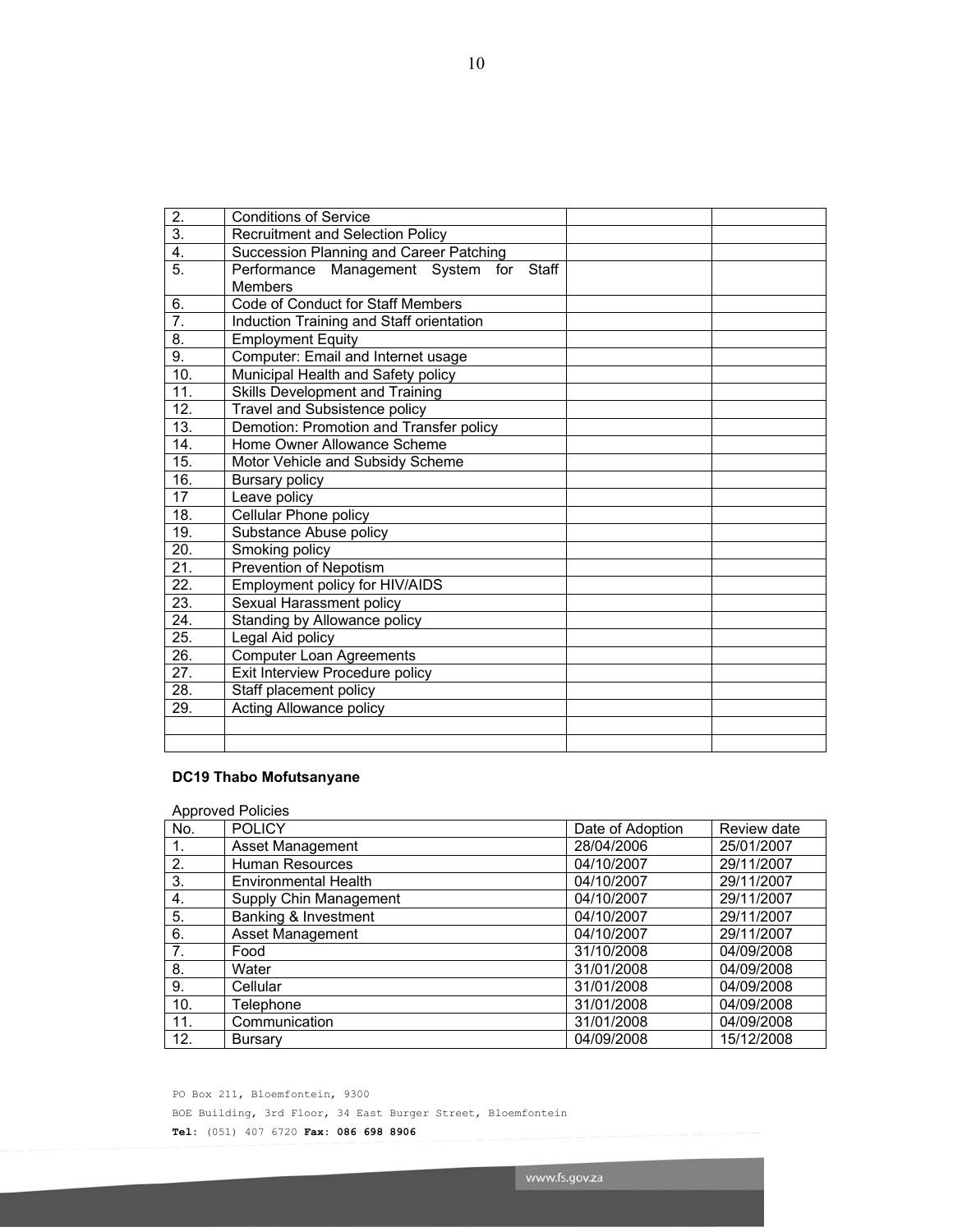www.fs.gov.za

PO Box 211, Bloemfontein, 9300

BOE Building, 3rd Floor, 34 East Burger Street, Bloemfontein

**Tel:** (051) 407 6720 **Fax: 086 698 8906** 

|                  | <b>FINANCE POLICIES</b>                                                       |                  |             |
|------------------|-------------------------------------------------------------------------------|------------------|-------------|
| No.              | <b>POLICY</b>                                                                 | Date of Adoption | Review date |
| 1.               | The Budget Framework policy                                                   | 26/09/2002       |             |
| 2.               | <b>Budget policy</b>                                                          | 03/03/2009       |             |
| $\overline{3}$ . | Risk Management policy                                                        | 03/03/2009       |             |
| 4.               | Banking and Investment policy                                                 | 03/03/2009       |             |
| $\overline{5}$ . | Accounting for Assets Register & Declaration                                  | 26/09/2002       |             |
| 6.               | System of Internal Control policy                                             | 03/09/2002       |             |
| 7.               | Indigent policy                                                               | 17/02/2009       |             |
| 8.               | Credit Control policy & Measures                                              | 11/10/2006       |             |
| 9.               | Consumer Care policy                                                          | 26/09/2006       |             |
| 10.              | Investment policy                                                             | 21/08/2006       |             |
| 11.              | Fixed Assets policy & Control of Fixed Assets                                 | 10/10/2007       |             |
| 12.              | Fixed Assets Management & Accounting                                          | 31/03/2009       |             |
| 13.              | <b>Expenditure Control Committee policy</b>                                   | 07/06/2001       |             |
| 14.              | Uniform Purchasing policy                                                     | 23/07/2002       |             |
| 15.              | Travelling and Subsistence policy                                             | 08/06/2000       |             |
| 16.              | Supply and Chain Management policy                                            | 04/2006          |             |
| 17.              | Code of Conduct for Supply<br>Chain<br>and<br><b>Management Practitioners</b> | 09/2005          |             |
| 18.              | <b>Procurement Process Policy</b>                                             | 05/06/2003       |             |
| 19.              | Security policy Safeguarding of Case                                          | 19/05/2004       |             |
| 20.              | Raft Petty Cash policy                                                        | 24/11/2005       |             |
|                  | <b>CORPORATE SERVICES</b>                                                     |                  |             |
| No.              | <b>POLICY</b>                                                                 | Date of Adoption | Review date |
| 1.               | Coat of Arms                                                                  | 29/01/2001       |             |

# **FS191 Setsoto**  Approved Policies

Audit policy

policy

| council. |                                 |                  |             |
|----------|---------------------------------|------------------|-------------|
| No.      | <b>POLICY</b>                   | Date of Adoption | Review date |
|          | Placement                       |                  |             |
|          | <b>Municipal Property Rates</b> |                  |             |
| J.       | Audit                           |                  |             |

No. POLICY Date of Adoption Review date

19/08/2002

COUNCILLORS POLICIES No Policy Date of Adoption Review date<br>
1. Councillors Pension Fund: Buy Back of Services 19/08/2002

1. Audit Committee: Legislation & Standing Orders 02/02/2001<br>2. Audit policy 17/02/2009

1. Councillors Pension Fund: Buy Back of Services

2. Cell Phones: Councillors 19/12/2002

| -15.                                                                                        | Recruitment & Appointment | 04/09/2008 | 15/12/2008 |  |
|---------------------------------------------------------------------------------------------|---------------------------|------------|------------|--|
| 16.                                                                                         | Sexual Harassment         | 04/09/2008 | 15/12/2008 |  |
| The following policies are currently under development and have not yet been adopted by the |                           |            |            |  |

| 13. | <b>Fleet Management</b>   | 04/09/2008 | 12/12/2008 |
|-----|---------------------------|------------|------------|
| 14. | Replacement               | 04/09/2008 | 15/12/2008 |
| 15. | Recruitment & Appointment | 04/09/2008 | 15/12/2008 |
| 16. | Sexual Harassment         | 04/09/2008 | 15/12/2008 |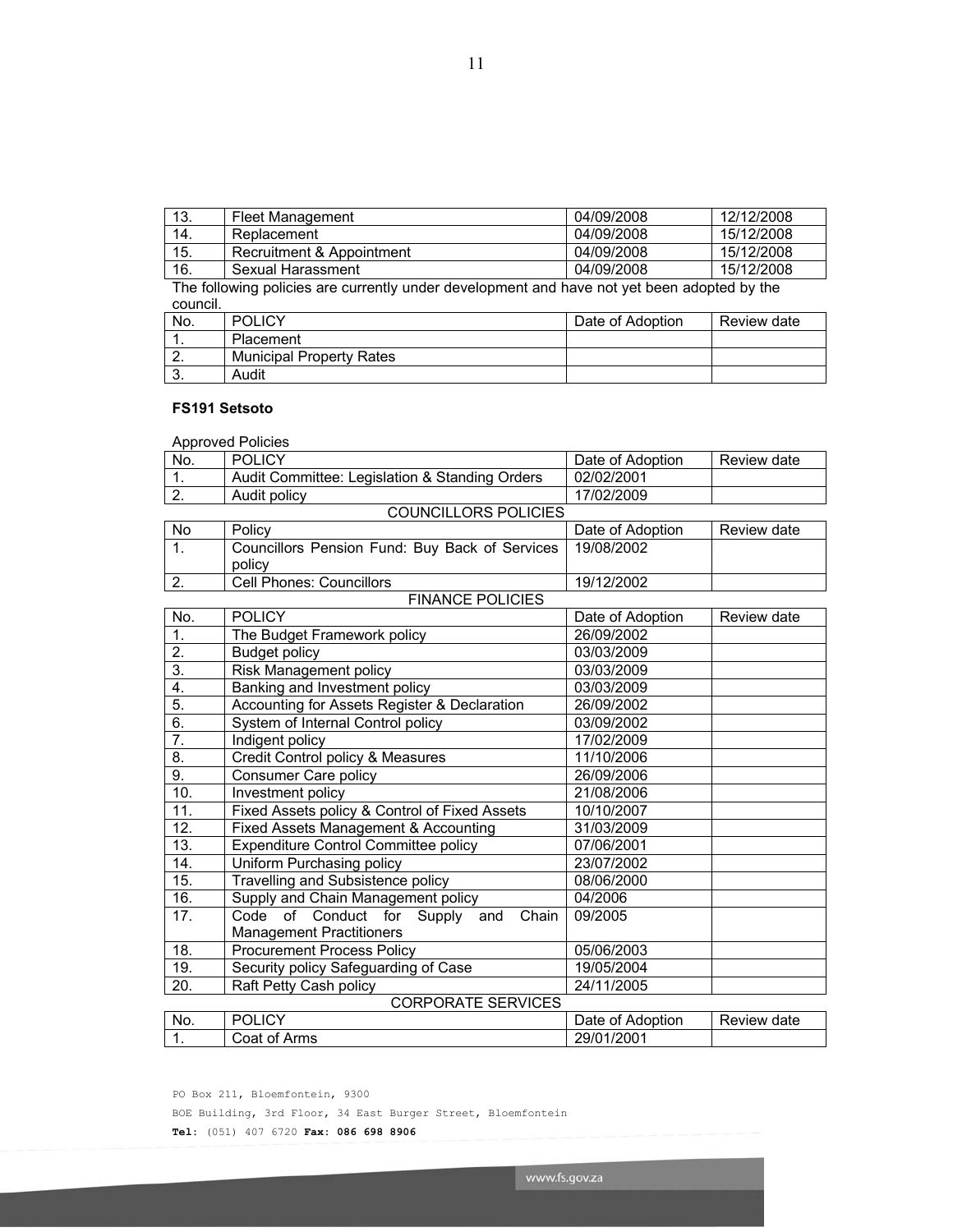| .   | $P^{\prime}$                                  | .          | . |
|-----|-----------------------------------------------|------------|---|
|     | PERSONNEL POLICIES                            |            |   |
| 10. | Service Level Agreement: Department of Health | 14/06/2002 |   |
| 9.  | <b>Delegated Powers</b>                       | 08/12/2006 |   |
| 8.  | Promotion of Access to Information            | 19/05/2004 |   |
| 7.  | <b>Experimental Training of Students</b>      | 14/05/2002 |   |
| 6.  | Appointment: Members of Valuation Court       | 21/10/2002 |   |
| 5.  | Powers & Function: HR Committee               | 19/12/2000 |   |
| 4.  | Safeguarding of Documents                     | 19/12/2000 |   |
| 3.  | Language policy                               | 24/11/2005 |   |
| 2.  | <b>Standing Rules &amp; Orders</b>            | 19/01/2000 |   |

|     | PERSUNNEL PULIUIES                       |                  |             |
|-----|------------------------------------------|------------------|-------------|
| No. | <b>POLICY</b>                            | Date of Adoption | Review date |
|     | Proposed Organisational Structure policy | 07/06/2007       |             |
| 2.  | Placement policy                         | 27/03/2002       |             |
| 3.  | Geographical Relocation policy           | 19/02/2002       |             |
| 4.  | Study policy                             | 19/12/2002       |             |
| 5.  | Study policy                             | 23/05/2002       |             |
| 6.  | Policy on Misuse of Sick Leave           | 07/11/2002       |             |
| 7.  | <b>HR Policy</b>                         | 10/02/2007       |             |
| 8.  | Occupational Health and Safety policy    | 01/02/2007       |             |
| 9.  | Draft HIV/AIDS policy                    | 30/05/2008       |             |

# **FS192 Dihlabeng**

| Approved Policies |                                         |                  |             |  |
|-------------------|-----------------------------------------|------------------|-------------|--|
| No.               | POLICY                                  | Date of Adoption | Review date |  |
|                   | Supply Chain management policy          |                  |             |  |
| <u>.</u>          | Rules for the use of municipal vehicles |                  |             |  |

### **FS193 Nketoana**

| <b>Approved Policies</b> |                                           |                  |             |  |
|--------------------------|-------------------------------------------|------------------|-------------|--|
| No.                      | <b>POLICY</b>                             | Date of Adoption | Review date |  |
| 1.                       | Asset Management policy                   |                  |             |  |
| 2.                       | Banking and Investment policy             |                  |             |  |
| 3.                       | <b>Budget policy</b>                      |                  |             |  |
| 4.                       | Overtime policy                           |                  |             |  |
| 5.                       | Pauper policy                             |                  |             |  |
| 6.                       | Recruitment policy                        |                  |             |  |
| 7.                       | Tariff policy                             |                  |             |  |
| 8.                       | Debt Write-Off policy                     |                  |             |  |
| 9.                       | Working hours policy                      |                  |             |  |
| 10.                      | <b>Travel and Subsistence policy</b>      |                  |             |  |
| 11.                      | Leave policy                              |                  |             |  |
| 12.                      | Indigent Support policy                   |                  |             |  |
| 13.                      | Draft Property Rates By-Laws              |                  |             |  |
| 14.                      | <b>Draft Property Rates</b>               |                  |             |  |
| 15.                      | Writing Off of irrecoverable debts policy |                  |             |  |

PO Box 211, Bloemfontein, 9300 BOE Building, 3rd Floor, 34 East Burger Street, Bloemfontein **Tel:** (051) 407 6720 **Fax: 086 698 8906**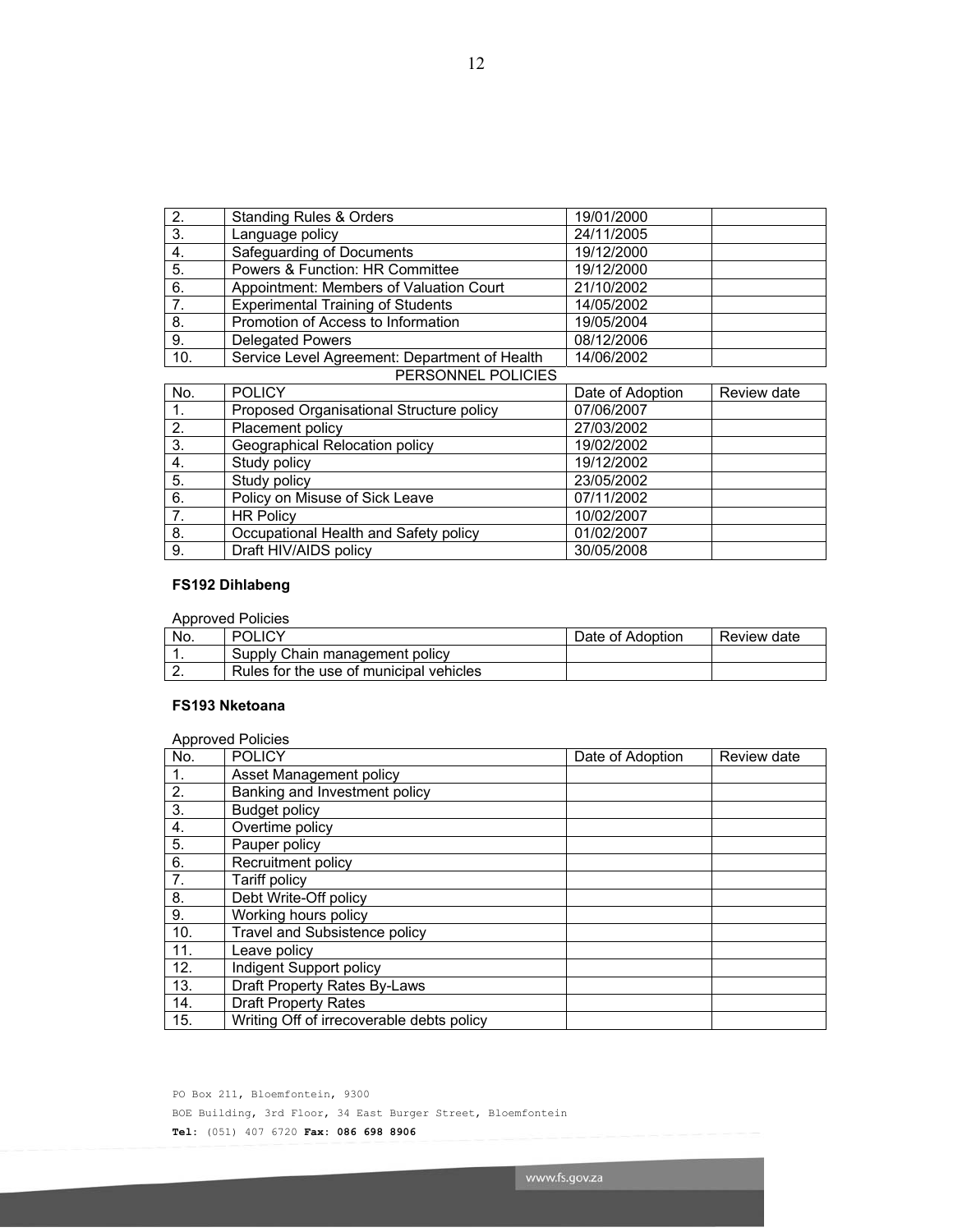# **FS194 Maluti a Phofung**

Approved Policies

| No.            | <b>POLICY</b>                                   | Date of Adoption | Review date |
|----------------|-------------------------------------------------|------------------|-------------|
| $\mathbf{1}$ . | Impoundment policy                              |                  |             |
| 2.             | Rates policy                                    |                  |             |
| 3.             | Revised indigent policy                         |                  |             |
| 4.             | <b>Revised Credit Control policy</b>            |                  |             |
| 5.             | House waiting policy                            |                  |             |
| 6.             | Pauper Burial policy                            |                  |             |
| 7.             | Revised placement policy                        |                  |             |
| 8.             | Supply chain management policy                  |                  |             |
| 9.             | Records management policy                       |                  |             |
| 10.            | MIV & AIDS workplace policy                     |                  |             |
| 11.            | Language policy                                 |                  |             |
| 12.            | <b>Budget policy</b>                            |                  |             |
| 13.            | Recruitment policy                              |                  |             |
| 14.            | Placement of containers in the Maluti-a-Phofung |                  |             |
|                | area policy                                     |                  |             |
| 15.            | Asset management policy                         |                  |             |
| 16.            | Policy on long service recognition              |                  |             |
| 17.            | Amended Telephone and Cell phone policy         |                  |             |
| 18.            | Draft on Career opportunities policy            |                  |             |
| 19.            | Vehicles policy                                 |                  |             |

### **F 195 Phumelela**

| <b>Approved Policies</b> |                                               |                  |             |  |
|--------------------------|-----------------------------------------------|------------------|-------------|--|
| No.                      | <b>POLICY</b>                                 | Date of Adoption | Review date |  |
| 1.                       | Property Rates policy                         |                  |             |  |
| 2.                       | <b>Budget policy</b>                          |                  |             |  |
| 3.                       | Banking and Investment policy                 |                  |             |  |
| 4.                       | <b>Fixed Asset Management policy</b>          |                  |             |  |
| 5.                       | Tariff policy                                 |                  |             |  |
| 6.                       | <b>Transport policy</b>                       |                  |             |  |
| 7.                       | Travel Subsistence & Entertainment policy     |                  |             |  |
| 8                        | Municipal Supply Chain Management policy      |                  |             |  |
| 9.                       | Procurement policy                            |                  |             |  |
| 10.                      | Free Basic Water policy                       |                  |             |  |
| 11.                      | Municipal Supply Chain Management Regulations |                  |             |  |
| 12.                      | <b>Employment Equity policy</b>               |                  |             |  |
| 13.                      | Communication policy & Strategy               |                  |             |  |
| 14.                      | Code of Conduct policy                        |                  |             |  |
| 15.                      | Skills & Development policy                   |                  |             |  |
| 16.                      | Sexual Harassment policy                      |                  |             |  |

# **DC20 Fezile Dabi**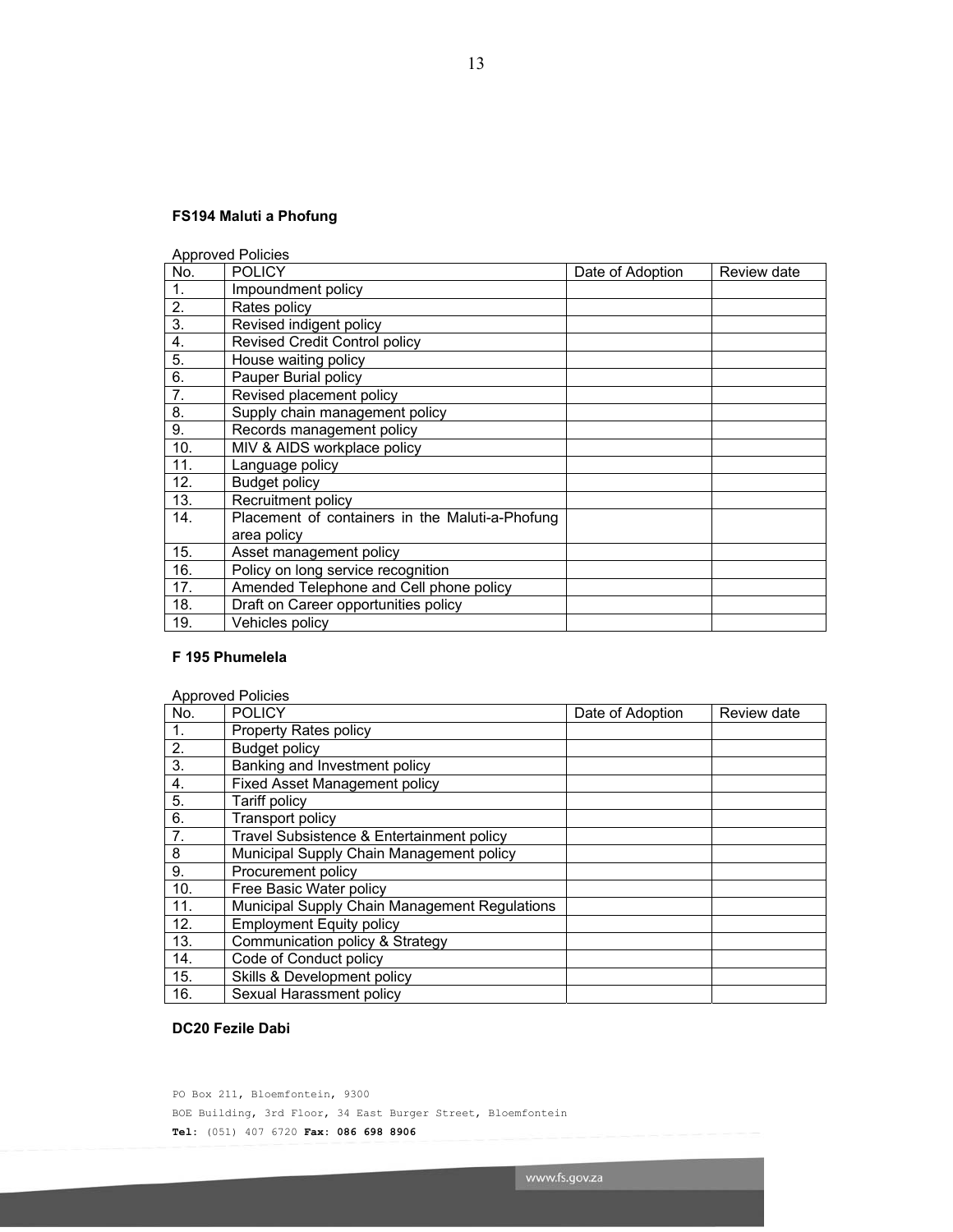| No.               | <b>POLICY</b>                                      | Date of Adoption | Review date |
|-------------------|----------------------------------------------------|------------------|-------------|
| 01.               | <b>Acting Capacity Policy</b>                      |                  |             |
| 02.               | <b>Bursary Policy</b>                              |                  |             |
| 03.               | <b>Career Patching Policy</b>                      |                  |             |
| 04.               | <b>Career Succession Planning Policy</b>           |                  |             |
| 05.               | <b>Cellular Phone Policy</b>                       |                  |             |
| 06.               | Change In Ownership Policy (20)                    |                  |             |
| 07.               | <b>Confidentiality Of Information Policy</b>       |                  |             |
| 08.               | <b>Conflict Of Interest Policy</b>                 |                  |             |
| 09.               | Corporate Governance Policy                        |                  |             |
| 10.               | Code Of Conduct Policy                             |                  |             |
| 11.               | <b>Communication Policy</b>                        |                  |             |
| 12.               | <b>Dress Guideline</b>                             |                  |             |
| 13.               | <b>Employee Use of Municipal Assets Policy</b>     |                  |             |
| 14.               | <b>Employment Equity Policy</b>                    |                  |             |
| 15.               | <b>Employment Outside Municipality Service</b>     |                  |             |
| 16.               | <b>Entertainment Policy</b>                        |                  |             |
| 17.               | <b>Extraneous Employment (Moonlighting) Policy</b> |                  |             |
| 18.               | <b>Gifts To Municipal Employees Policy</b>         |                  |             |
| 19.               | HIV / AIDS Policy                                  |                  |             |
| 20.               | Home-Owners Allowance Policy (06)                  |                  |             |
| 21.               | <b>Incapacity Policy</b>                           |                  |             |
| 22.               | Internet And E-mail Policy                         |                  |             |
| 23.               | Leave Policy                                       |                  |             |
| 24.               | <b>Medical Examination Policy</b>                  |                  |             |
| 25.               | Membership Of Professional Societies Policy        |                  |             |
| $\overline{26}$ . | <b>Nepotism Policy</b>                             |                  |             |
| $\overline{27}$ . | Occupational Health And Safety Policy              |                  |             |
| 28.               | Overtime Policy                                    |                  |             |
| 29.               | Personal Protective Equipment                      |                  |             |
| 30.               | <b>Placement Policy</b>                            |                  |             |
| 31.               | <b>Promotion Policy</b>                            |                  |             |
| $\overline{32}$ . | <b>Protected Disclosure Policy</b>                 |                  |             |
| 33.               | <b>Recruitment Policy</b>                          |                  |             |
| 34.               | Reimbursive Vehicle Scheme                         |                  |             |
| 35.               | Relocation Expenditure Policy                      |                  |             |
| 36.               | Sexual, Racism And Racial Harassment Policy        |                  |             |
| 37.               | Skills And Development Policy                      |                  |             |
| 38.               | <b>Staff Retention And Exit Policy</b>             |                  |             |
| 39.               | Substance Abuse Policy (Alcohol and Drugs)         |                  |             |
| 40.               | <b>Telephone And Fax Policy</b>                    |                  |             |
| 41.               | <b>Termination Of Service Policy</b>               |                  |             |
| 42.               | Theft / Loss Procedure Policy                      |                  |             |
| 43.               | <b>Training And Development</b>                    |                  |             |
| 44.               | Travel And Subsistence Expenditure Policy          |                  |             |
| 45.               | <b>Working Hours Policy</b>                        |                  |             |
| 46.               | <b>Workplace Violence Prevention Policy</b>        |                  |             |

PO Box 211, Bloemfontein, 9300

Approved Policies

BOE Building, 3rd Floor, 34 East Burger Street, Bloemfontein

**Tel:** (051) 407 6720 **Fax: 086 698 8906**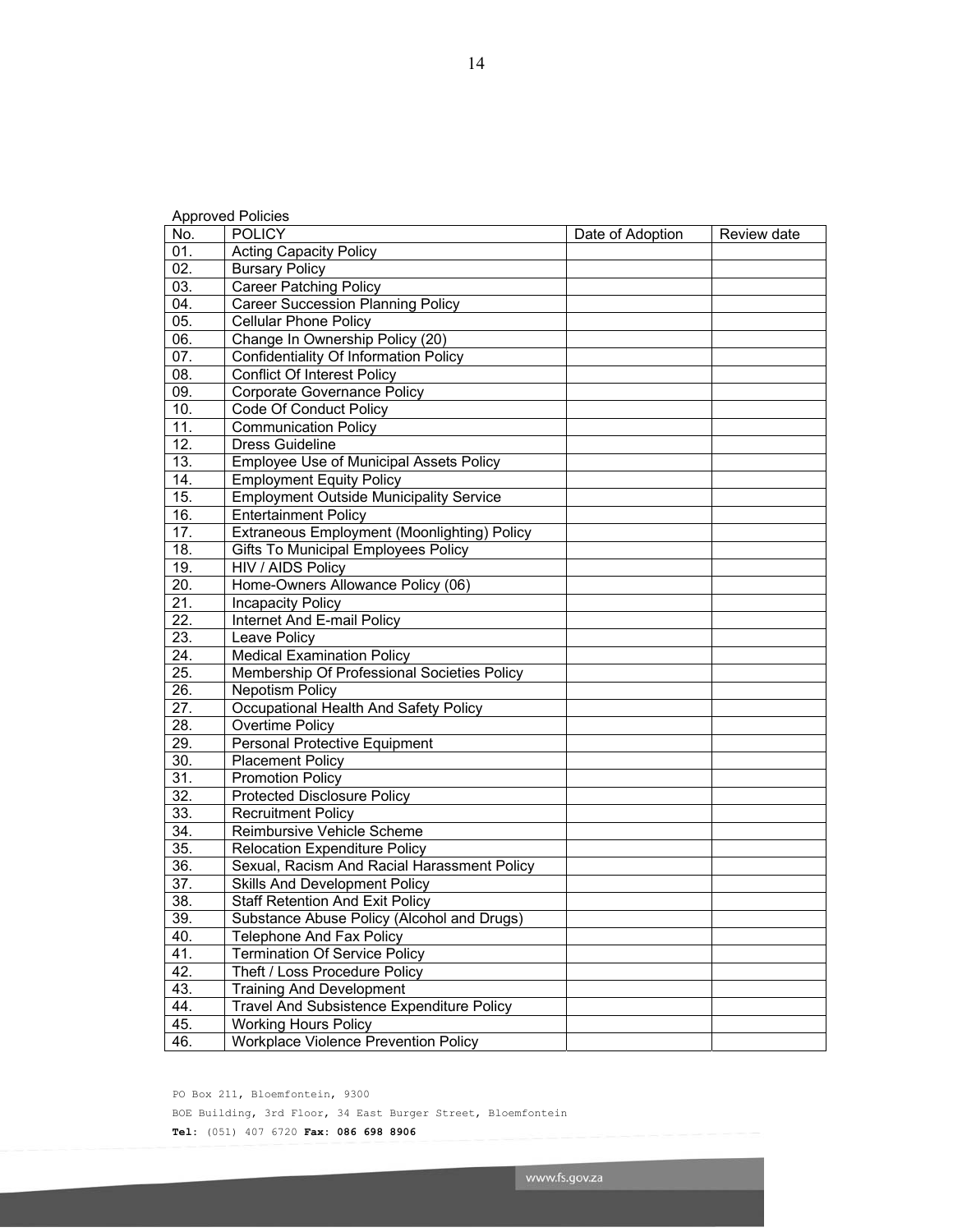47. Code Of Conduct Policy 17/10/2005 48. Health And Safety Policy **27/10/2005** 49. Productivity Improvement Policy 27/10/2005

# **FS201 Moqhaka**

### Approved Policies

| No.        | $'$ , $'$ , $'$ , $'$ , $'$ , $'$ , $'$ , $'$ , $'$ , $'$ , $'$ , $'$ , $'$ , $'$ , $'$ , $'$ , $'$ , $'$ , $'$ , $'$ , $'$ , $'$ , $'$ , $'$ , $'$ , $'$ , $'$ , $'$ , $'$ , $'$ , $'$ , $'$ , $'$ , $'$ , $'$ , $'$ , $'$ ,<br><b>POLICY</b> | Date of Adoption | Review date |
|------------|------------------------------------------------------------------------------------------------------------------------------------------------------------------------------------------------------------------------------------------------|------------------|-------------|
| $\cdot$ 1. | Banking and investment policy                                                                                                                                                                                                                  |                  |             |
| 2.         | Credit control and debt collection                                                                                                                                                                                                             |                  |             |
| 3.         | Erection of duet sites                                                                                                                                                                                                                         |                  |             |
| 4.         | Fixed assets management                                                                                                                                                                                                                        |                  |             |
| 5.         | Land use management                                                                                                                                                                                                                            |                  |             |
| 6.         | Procurement policy                                                                                                                                                                                                                             |                  |             |
| 7.         | Rates policy                                                                                                                                                                                                                                   |                  |             |
| 8.         | Records management                                                                                                                                                                                                                             |                  |             |
| 9.         | Recruitment and appointment                                                                                                                                                                                                                    |                  |             |
| 10.        | Study policy                                                                                                                                                                                                                                   |                  |             |
| 11.        | Travel and subsistence                                                                                                                                                                                                                         |                  |             |

**SALGA assisting with policy development.** 

**SALGA assisting with policy development.** 

### **FS203 Ngwathe**

### Approved Policies

| No. |  | Date<br>Adoption<br>Οt | Review date |
|-----|--|------------------------|-------------|
|     |  |                        |             |

# **SALGA assisting with policy development.**

### **FS204 Metsimaholo**

Approved Policies

| No. | OMIN<br>-10<br>- | $\cdot$ .<br>Date<br>Adoption<br>οt | Review date |
|-----|------------------|-------------------------------------|-------------|
|     |                  |                                     |             |

# **SALGA assisting with policy development.**

### **FS205 Mafube**

### Approved Policies

| No. | <b>POLICY</b>                         | Date of Adoption | Review date |
|-----|---------------------------------------|------------------|-------------|
| 1.  | <b>Acting Capacity policy</b>         |                  |             |
| 2.  | Bursary policy                        |                  |             |
| 3.  | Career Pathing policy                 |                  |             |
| 4.  | Career Succession planning policy     |                  |             |
| 5.  | Cellular Phone policy                 |                  |             |
| 6.  | Change in Ownership policy            |                  |             |
|     | Confidentiality of Information policy |                  |             |
| 8.  | Conflict of Interest policy           |                  |             |

PO Box 211, Bloemfontein, 9300 BOE Building, 3rd Floor, 34 East Burger Street, Bloemfontein **Tel:** (051) 407 6720 **Fax: 086 698 8906**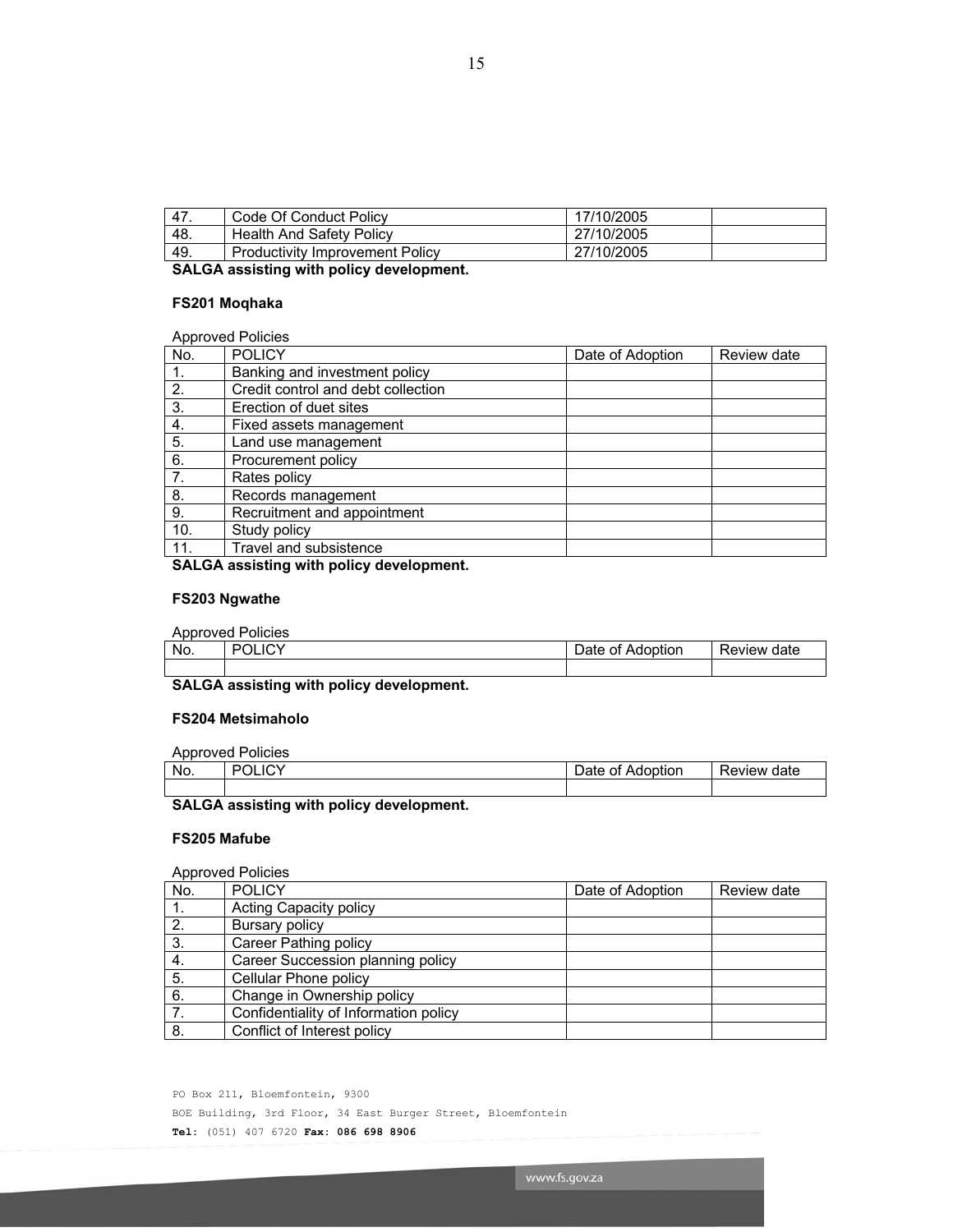| 9.                | Corporate Governance policy                                 |  |
|-------------------|-------------------------------------------------------------|--|
| 10.               | Code of conduct policy                                      |  |
| 11.               | Communication policy                                        |  |
| 12.               | <b>Dress Guideline</b>                                      |  |
| 13.               | Employee use of Municipal Assets policy                     |  |
| $\overline{14}$ . | <b>Employment Equity policy</b>                             |  |
| 15.               | <b>Entertainment policy</b>                                 |  |
| 16.               | Extraneous Employment (Moonlighting) policy                 |  |
| 17.               | Gifts to Municipal Employees policy                         |  |
| 18.               | <b>HIV/AIDS policy</b>                                      |  |
| 19.               | Home-owners Allowance policy                                |  |
| $\overline{20}$ . | Incapacity policy                                           |  |
| 21.               | Internet and e-mail policy                                  |  |
| $\overline{22}$   | Leave policy                                                |  |
| 23.               | <b>Medical Examinations policy</b>                          |  |
| 24.               | Membership of Professional Societies policy                 |  |
| 25.               | Nepotism policy                                             |  |
| 26.               | Occupational Health and Safety policy                       |  |
| $\overline{27}$ . | Overtime policy                                             |  |
| $\overline{28}$ . | <b>Personal Protective Equipment</b>                        |  |
| $\overline{29}$ . | Placement policy                                            |  |
| 30.               | Promotion policy                                            |  |
| $\overline{31}$   | Protected Disclosure policy                                 |  |
| $\overline{32}$ . | Recruitment policy                                          |  |
| $\overline{33}$ . | Reimburse Vehicle Scheme                                    |  |
| 34.               | Relocation Expenditure policy                               |  |
| $\overline{35}$ . | Sexual, Racism and Racial Harassment policy                 |  |
| $\overline{36}$ . | Skills and Development policy                               |  |
| $\overline{37}$ . | Staff Retention and Exit policy                             |  |
| $\overline{38}$ . | Substance Abuse policy (Alcohol and Drugs)                  |  |
| $\overline{39}$ . | Telephone and Fax policy                                    |  |
| 40.               | Termination of Service policy                               |  |
| 41.               | Theft/Loss Procedure policy                                 |  |
| 42.               | Training and Development policy                             |  |
| 43.               | Travel and Subsistence Expenditure policy                   |  |
| 44.               | Working hours policy                                        |  |
| 45.               | Workplace violence Prevention policy                        |  |
|                   |                                                             |  |
| <b>CALCA</b>      | والمتروم المراوية والمرموز والإفارون ومرود الإسراء والمراوي |  |

### **SALGA assisting with policy development.**

The official assisted intergovernmental relation with the distribution of pamphlets in municipalities for the day of reconciliation event.